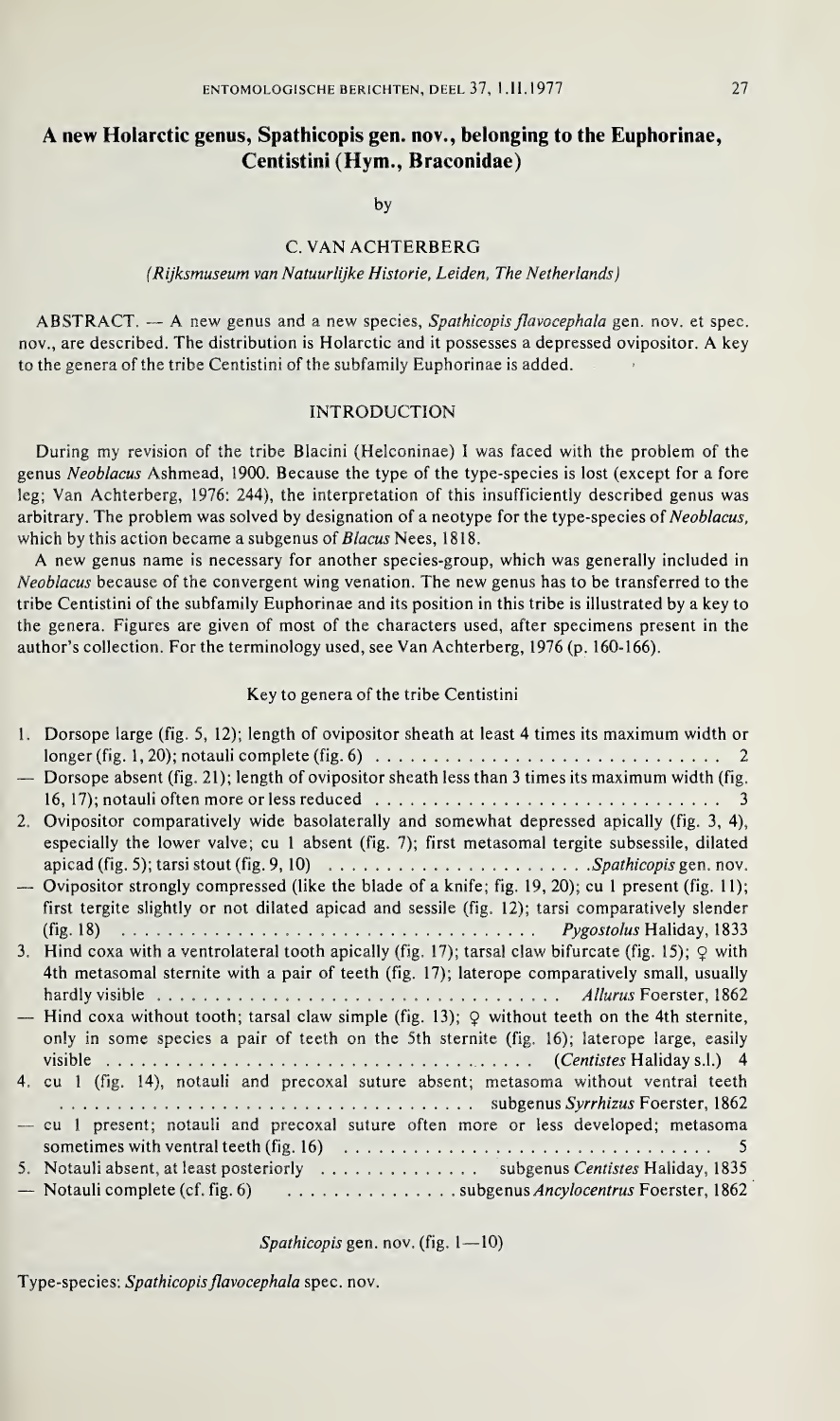

Fig. 1-9. Spathicopis flavocephala gen. nov. et spec. nov., holotype. 1, habitus, lateral aspect; 2, head, frontal aspect; 3, ovipositor, dorsal aspect; 4, ovipositor, lateral aspect; 5, propodeum and first metasomal tergite, dorsal aspect; 6, mesonotum, dorsal aspect; 7, wings; 8, head, dorsal aspect; 9, hind leg, lateral aspect. Fig. 10, paratype of same species from Wijster, Q, tarsus of fore leg, lateral aspect. Fig. 1, 2, 6-10: scale-line; 3-5: 2.0 times scale-line.

Etymology: From "spatha" (Latin for "broad blade") and "copis" (Latin for "cleaver") because of the depressed ovipositor. Gender: feminine.

Diagnosis. — Antenna with moderate number of segments; maxillary palp 6-segmented; labial palp 3-segmented; eye bare; occipital carina complete; epistomal and malar sutures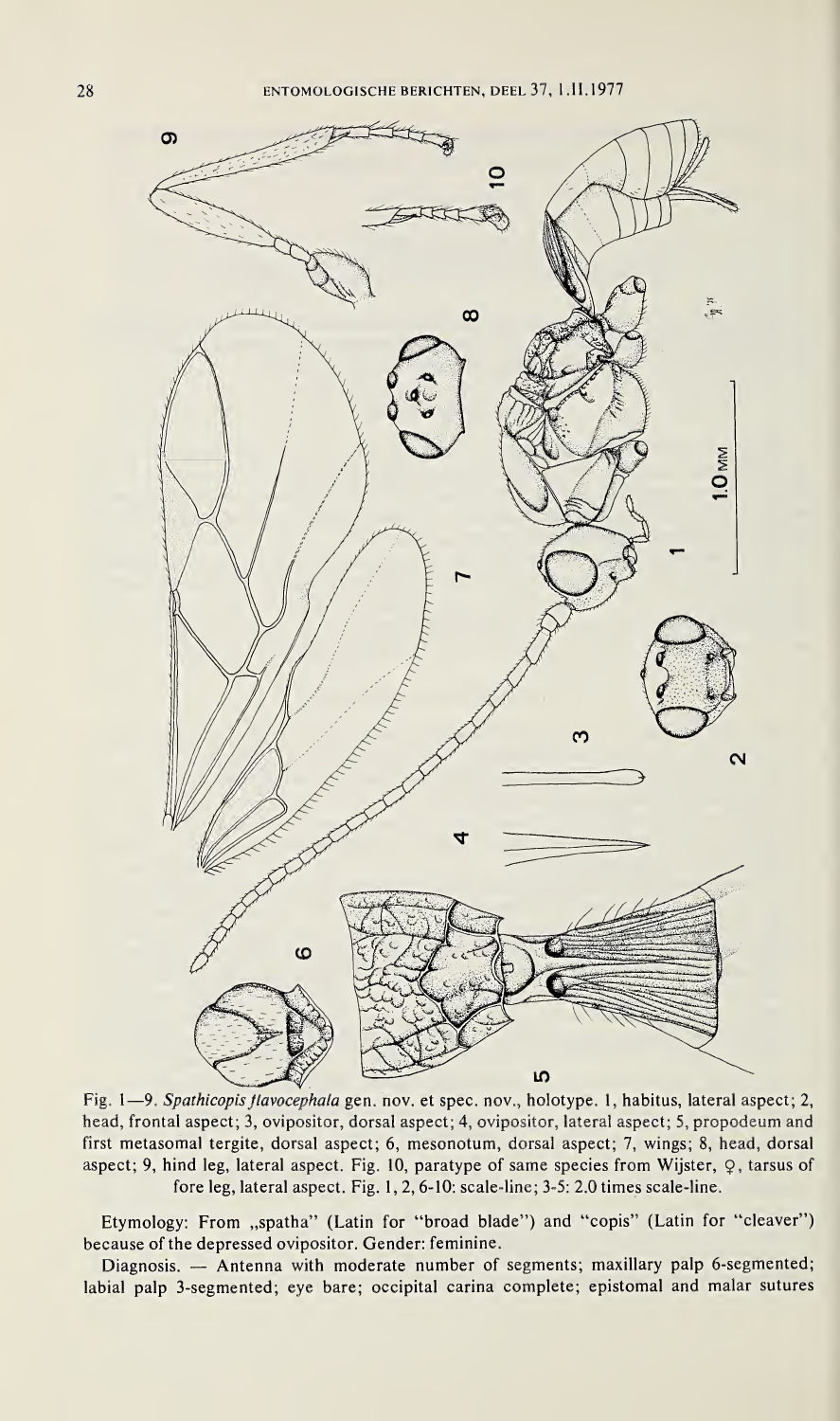ENTOMOLOGISCHE BERICHTEN, DEEL 37, 1.11.1977 29



Fig. 11—15. 11, 12. Pygostolus falcator (Nees), <sup>9</sup>, Netherlands, Kemperberg, 25.VII.1949. 11, wings; 12, first metasomal tergite, dorsal aspect. 13, 14, Centistes (Syrrhizus) delusorius (Foerster), Q, Netherlands, Lienden, V.1966. 13, hind claw, lateral aspect; 14, wings; 15, Allurus muricatus (Haliday), Q, Netherlands, Meyendel, 11-18.VII.1974; hind claw, lateral aspect. Fig. 11: scale-line; 12: 2.5 times scale-line; 13, 15: 3.0 times scale-line; 14: 1.2 times scale-line.

present; prepectal carina complete, irregular (fig. <sup>1</sup>); precoxal suture mainly reduced; metapleural flange large, blunt (fig. <sup>1</sup>); notauli complete; scutellum small, its lateral carina absent (fig. 6); cu <sup>1</sup> absent; parastigma medium-sized; first brachial cell open posteriorly, sm 2 mainly absent (fig. 7); m'l much longer than m'2; aqu  $1 + 2$  and aqu' absent; length of hind femur 5.0 times its width; tarsi comparatively stout and short (fig. 9, 10); dorsal surface of propodeum somewhat shorter than its posterior surface (fig. <sup>1</sup>); length of first metasomal tergite 1.5-1.6 times its apical width, subsessile; dorsope large and deep, forming with the very deep and large laterope a diplope; second and following tergites smooth; hypopygium small; ovipositor sheath slender (fig. 1), 0.12-0.13 times fore wing; ovipositor straight and its apex depressed, in dorsal aspect with the sides subparallel (fig. 3) and in lateral aspect narrowed apicad (fig. 4).

Distribution. — Holarctic: one species.

Note. — Because of the deep laterope, of the stout and peculiar shaped ovipositor, of the shape of the notauli anteriorly and of the propodeum this genus belongs to the tribe Centistini of the subfamily Euphorinae.

#### Spathicopis flavocephala spec. nov. (fig.  $1-10$ )

### Holotype,  $\varphi$ , length of body 2.7 mm, length of fore wing 2.6 mm.

Head. — Antennal segments 25 (26 in both paratypes from Wijster and Palmer), densely covered with whitish setae, its third segment 1.1 times fourth segment, length of third and fourth segments 3.0 and 2.8 times their width, respectively, the penultimate segments about 1.7 times their width; palpi medium-sized, maxillary palp somewhat shorter than height of head; dorsal length of eye 1.6 times temple; temple and vertex smooth; ocelli rather large; POL:  $\varnothing$  ocellus:  $OOL = 9:3:4$ ; frons almost flat; stemmaticum somewhat protruding; area in front of occipital carina smooth; face and clypeus dull (but face rather glossy in paratype from Livingston), finely coriaceous; anterior tentorial pits deep, rather large (fig. 2); clypeus convex, its apical margin thin and rather wide; labrum not visible; occipital flange present; genal carina meets occipital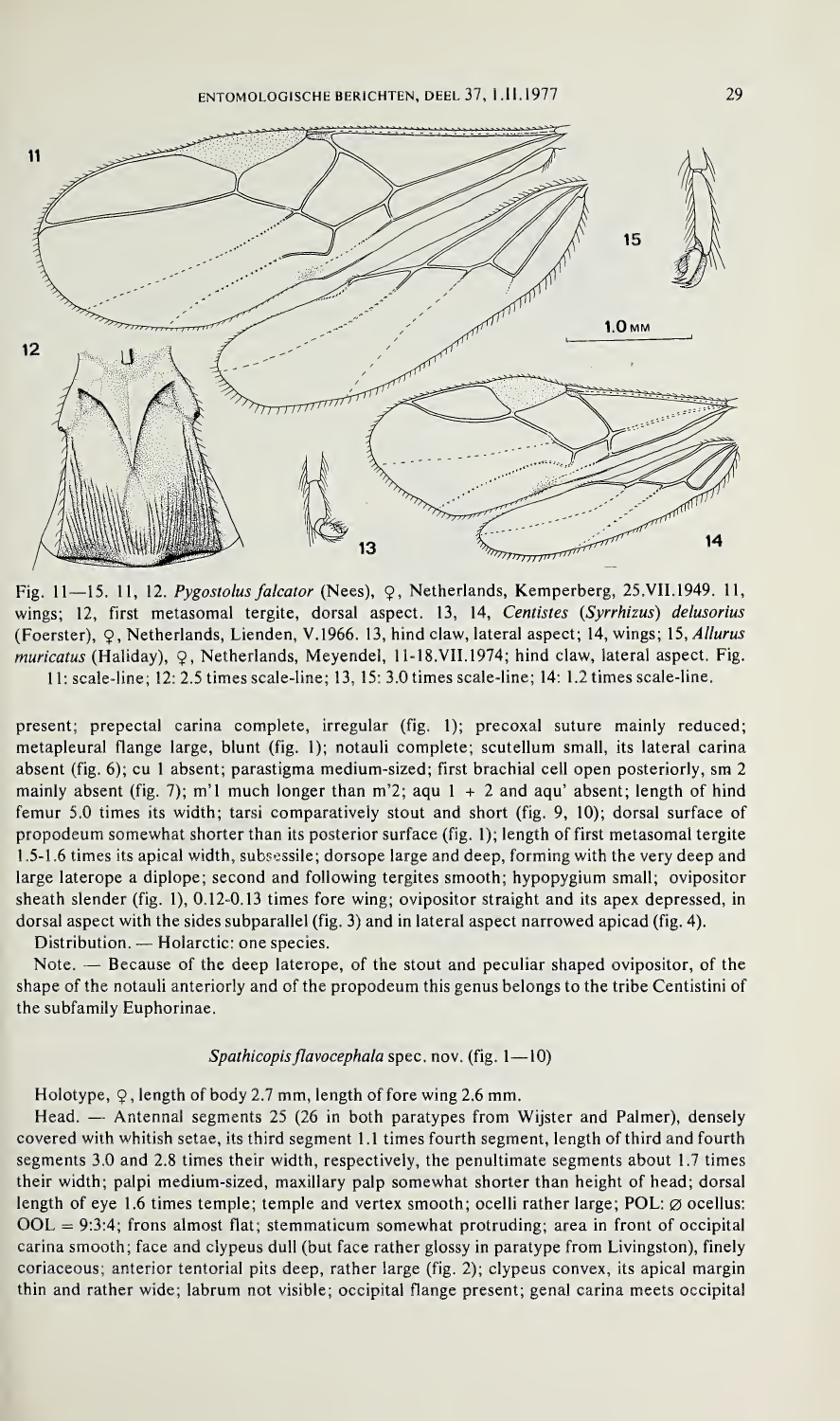

Fig. 16—20. 16, Ancyclocentrus ater (Nees), Ç, Netherlands, Waarder, 27-30.VII. 1974; metasoma lateral aspect. 17, Allurus muricatus (Haliday), Q, Netherlands, Meyendel, 11-18.VII.1974; metasoma, middle and hind coxae, lateral aspect. 18-20. Pygostolus sticticus (Fabricius),  $\varphi$ , Netherlands, Drijber, 10.VI. 1974. 18, fore tarsus, anterio-lateral aspect; 19, ovipositor, dorsal aspect; 20, ovipositor, lateral aspect. 21, Centistes (Syrrhizus) delusorius (Foerster),  $\varphi$ , Netherlands, Lienden, V.1966; first metasomal tergite, dorsal aspect. Fig. 16: 2.1 times scaleline; 17—20; scale-line; 21; 2.5 times scale-line.

carina somewhat above the mandibular base; length of malar space twice basal width of mandible; mandibles distinctly twisted and strongly narrowed apicad.

Mesosoma. — Length of mesosoma 1.4 times its height; sides of pronotum smooth except for some striae; pronope present, wide and moderately deep; middle lobe of mesoscutum with